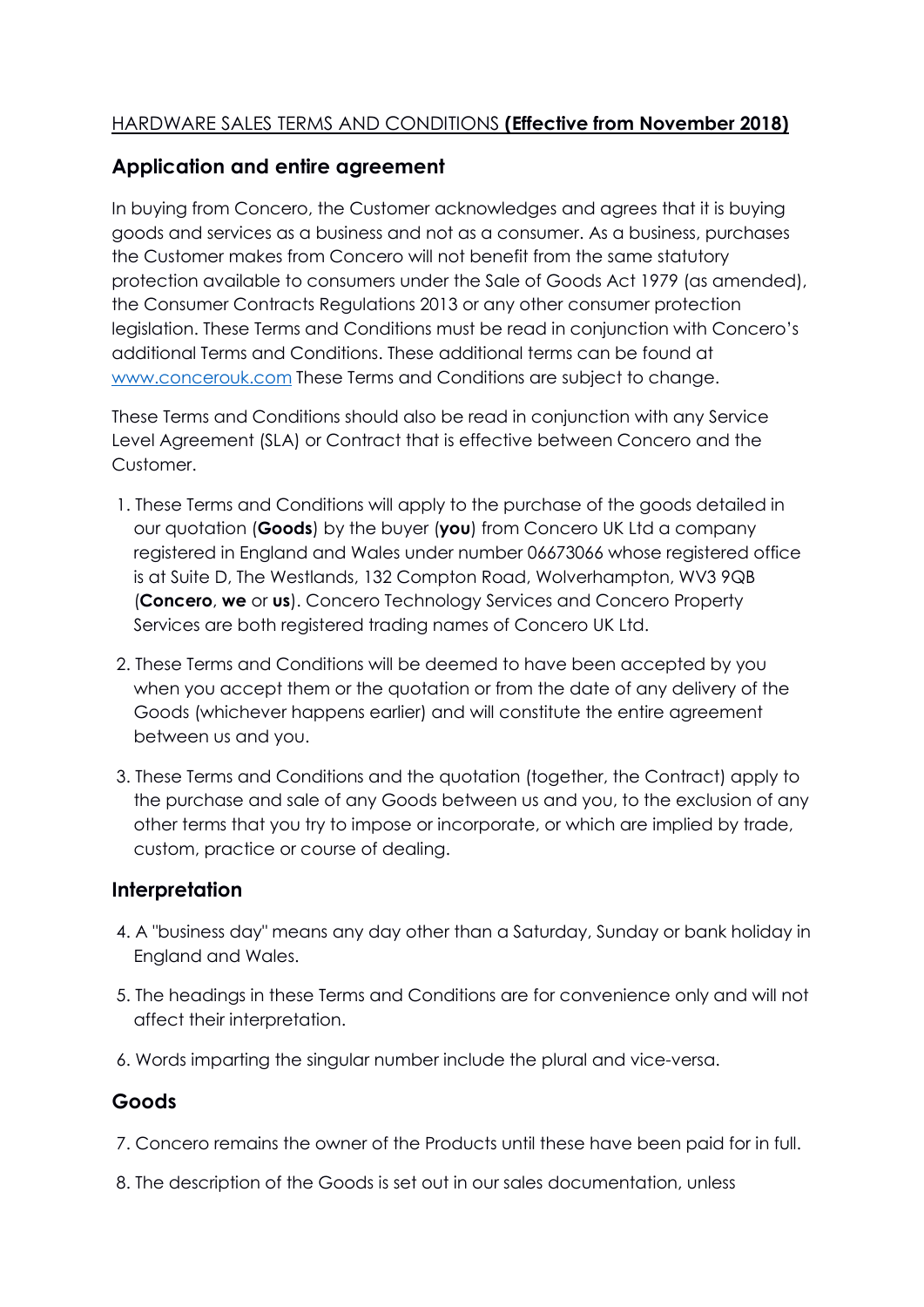expressly changed in our quotation. In accepting the quotation you acknowledge that you have not relied upon any statement, promise or other representations about the Goods by us. Descriptions of the Goods set out in our sales documentation are intended as a guide only.

9. We can make any changes to the specification of the Goods which are required to conform to any applicable safety or other statutory or regulatory requirements.

## **Price**

- 10. The price (Price) of the Goods is set out in our quotation current at the date of your order or such other price as we may agree in writing.
- 11. If the cost of the Goods to us increases due to any factor beyond our control including, but not limited to, material costs, labour costs, alteration of exchange rates or duties, or changes to delivery rates, we can increase the Price prior to delivery.
- 12. Any increase in the Price under the clause above will only take place after we have told you about it.
- 13. You may be entitled to discounts. Any and all discounts will be at our discretion.
- 14. The Price is inclusive of fees for packaging and transportation / delivery.
- 15. The Price is exclusive of any applicable VAT and other taxes or levies which are imposed or charged by any competent authority.

# **Credit Control**

- 16. Concero reserves the right to run a credit check with a relevant credit agency before giving a Customer credit, and to validate any credit card account holder or delivery address details.
- 17. Concero reserves the right to impose credit limits on customer accounts, with amounts set at Concero's sole discretion.

## **Cancellation and alteration**

- 18. Details of the Goods as described in the clause above (Goods) and set out in our sales documentation are subject to alteration without notice and are not a contractual offer to sell the Goods which is capable of acceptance.
- 19. The quotation (including any non-standard price negotiated in accordance with the clause on Price (above) is valid for a period of 7 days only from the date shown in it unless expressly withdrawn by us at an earlier time.
- 20. Either of us can cancel the order for any reason prior to your acceptance (or rejection) of the quotation, subject to a cancellation fee of up to but not greater than the total order value. Such cancellation fee to be calculated by Concero at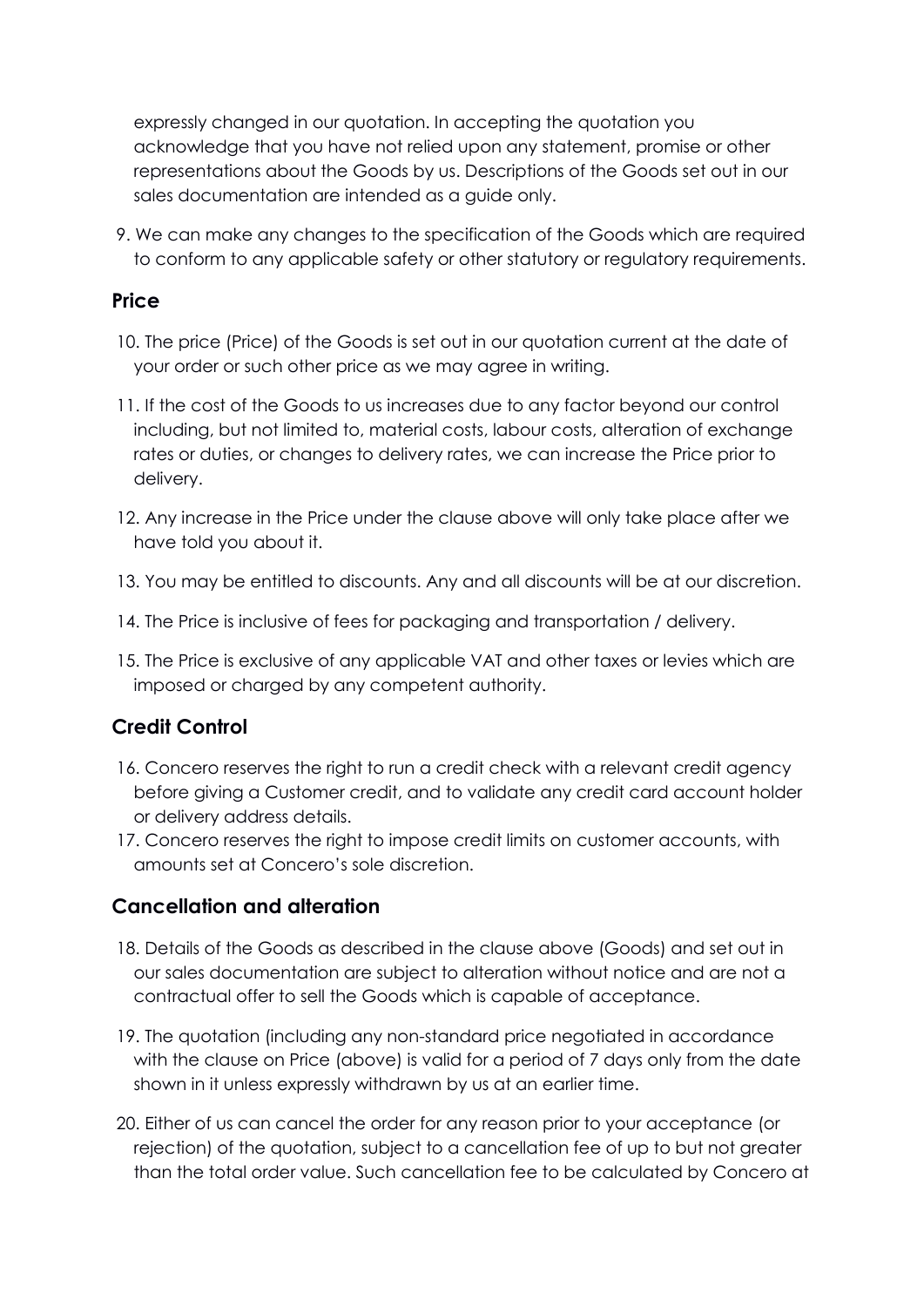its sole discretion and may include:

- a) Concero's charges for order processing and management; and / or
- b) a restocking fee of the manufacturer; and / or
- c) the full charges for the Product.
- 21. Non-cancellable / Non-returnable Products:
	- a) Returns of the Products, unless they are dead on arrival, will not be accepted in the following circumstances: the Products were made to the Customer's own specification or configured to order; audio or video recordings or Software that the Customer has unsealed; open packaged Software or preloaded / downloaded Software Licences; or a Product stipulated on the order form or quotation as non-cancellable or non-returnable.
	- b) For quotes / orders containing exclusively non-standard items the entire quote / order shall be designated as non-cancellable / nonreturnable.
	- c) For quotes / orders containing both standard and nonstandard items, only the non-standard items or items the Customer has been told are non-returnable shall be non-cancellable / non-returnable

## **Payment**

22. We will invoice you for the Price either:

- a. on or at any time after delivery of the Goods; or
- b. where the Goods are to be collected by you or where you wrongfully do not take delivery of the Goods, at any time after we have notified you that the Goods are ready for collection or we have tried to deliver them.
- 23. You must pay the Price within 28 days of the date of our invoice or otherwise according to any credit terms agreed between us.
- 24. You must make payment even if the goods have not yet been delivered to your premises and / or the title of the Goods has not passed to you.
- 25. Time for payment will be of the essence of the Contract between us and you.
- 26. All payments must be made in British Pounds unless otherwise agreed in writing between us.
- 27. Both parties must pay all amounts due under these Terms and Conditions in full without any deduction or withholding except as required by law and neither party is entitled to assert any credit, set-off or counterclaim against the other in order to justify withholding payment of any such amount in whole or in part.

## **Late Payments**

28. Concero reserves the right to charge interest and compensation under the Late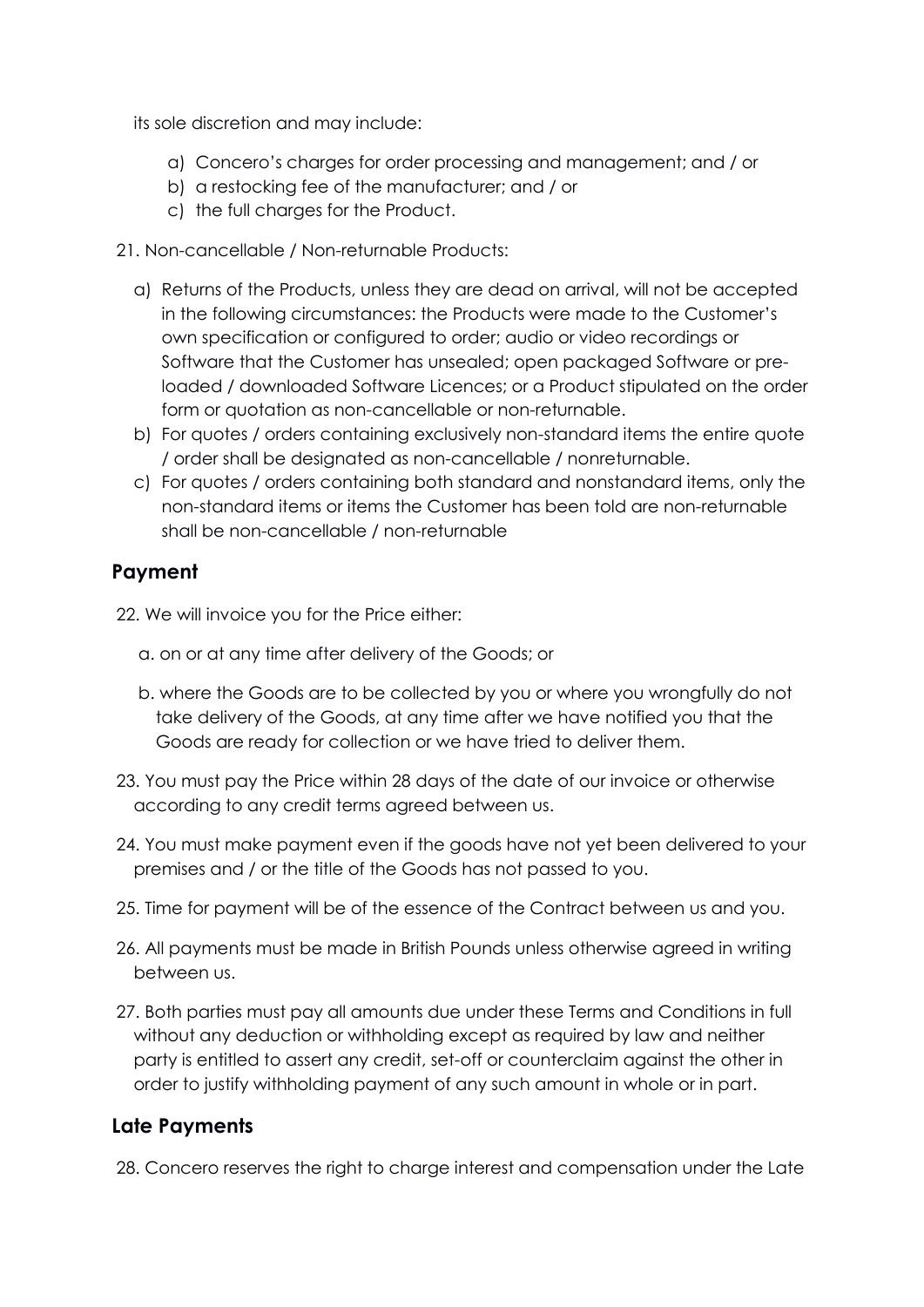Payment of Commercial Debts (interest) Act 1998 from time to time on any payment or any part payment overdue calculated from the date due and to recover its expenses including legal fees and costs of collection and to suspend delivery, performance of any warranty or (at Concero's option) forthwith to determine the same. Concero has no obligation to provide service or support until Concero has received full payment for the Product or services or support that the Customer has purchased.

- 29. If payment is not received within 28 days of the payment date, then a £25.00 administration fee will be charged per invoice. However, if a full payment is received within the 7 days following the original 28-day payment date then the £25.00 administration fee will be waived.
- 30. Interest will be charged if full payment is still not received 7 days after the original 28-day payment date, the date of which shall be detailed within any invoice received.
- 31. The interest rate charged is the statutory interest rate (8%) plus the Bank of England base rate.
- 32. If the re-issuing of an invoice is required, then a fee of £10 per invoice will be charged.
- 33. If any sum owed by the Customer to Concero under the Agreement or any other contract the Customer has with Concero is not paid by the due date, Concero may deduct this sum from any payment or credit due to the Customer under the Agreement or any other contract with Concero.

## **Delivery**

- 34. We will arrange for the delivery of the Goods to the address specified in the customer purchase order, or your order or to another location we agree in writing.
- 35. If you do not specify a delivery address or if we both agree, you must collect the Goods from our premises.
- 36. Subject to the specific terms of any special delivery service, delivery can take place at any time of the day and must be accepted at any time between 8 am to 5 pm.
- 37. If you do not take delivery of the Goods we may, at our discretion and without prejudice to any other rights:
	- a. store or arrange for the storage of the Goods and will charge you for all associated costs and expenses including, but not limited to, transportation, storage and insurance; and / or
	- b. make arrangements for the redelivery of the Goods and will charge you for the costs of such redelivery; and/or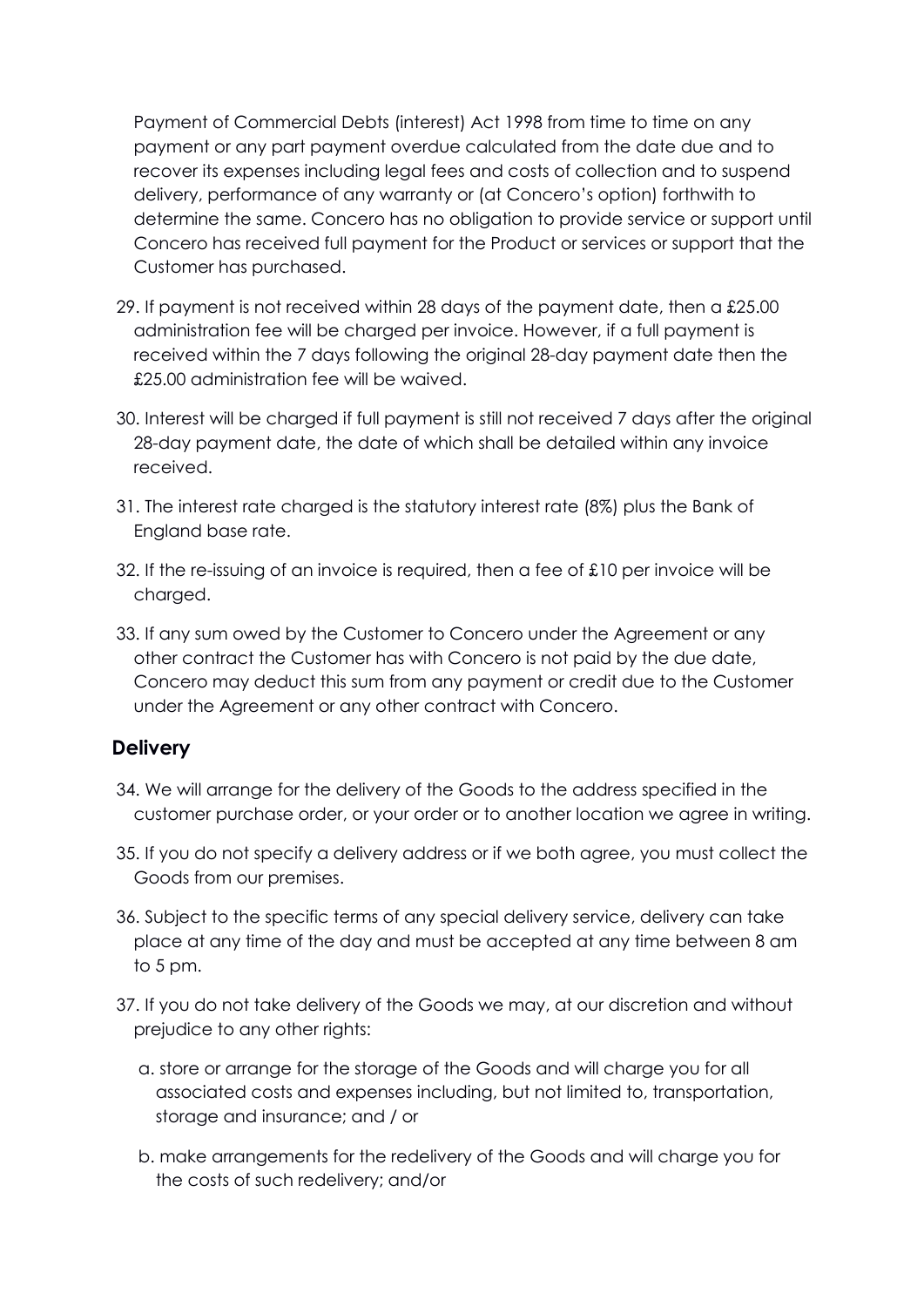- 38. If redelivery is not possible as set out above, you must collect the Goods from our premises and will be notified of this. We can charge you for all associated costs including, but not limited to, storage and insurance.
- 39. Any dates quoted for delivery are approximate only, and the time of delivery is not of the essence. We will not be liable for any delay in delivery of the Goods that is caused by a circumstance beyond our control or your failure to provide us with adequate delivery instructions or any other instructions that are relevant to the supply of the Goods.
- 40. We can deliver the Goods by instalments, which will be invoiced and paid for separately. Each instalment is a separate contract. Any delay in delivery or defect in an instalment will not entitle you to cancel any other instalment.

## **Holding Goods**

- 41. The address at which Concero stores goods is our registered office is at Suite D, The Westlands, 132 Compton Road, Wolverhampton, WV3 9QB.
- 42. For items/orders with a total value of less than £500 Concero will store the goods for a maximum of 5 days free of charge, after which, a storage fee of £3.50 per day will be charged.
- 43. For items/orders with a value that exceeds £500 Concero will charge a storage fee of £8 per day.
- 44. Certain products (Apple products, Smart Interactive Displays etc…) must be delivered to customer premises in order for certain discounts to be obtained, and are therefore ineligible for storage at Concero's Premises.

# **Inspection and acceptance of Goods**

- 45. You must inspect the Goods on delivery or collection.
- 46. If you identify any damages or shortages, you must inform us in writing within 5 days of delivery, providing details.
- 47. Other than by agreement, we will only accept returned Goods if we are satisfied that those Goods are defective and if required, have carried out an inspection.
- 48. Subject to your compliance with this clause and/or our agreement, you may return the Goods and we will, as appropriate, repair, or replace, or refund the Goods or part of them within 14 days of the date stated on any delivery note received.
- 49. We will be under no liability or further obligation in relation to the Goods if:
	- a. if you fail to provide notice as set above; and/or
	- b. you make any further use of such Goods after giving notice under the clause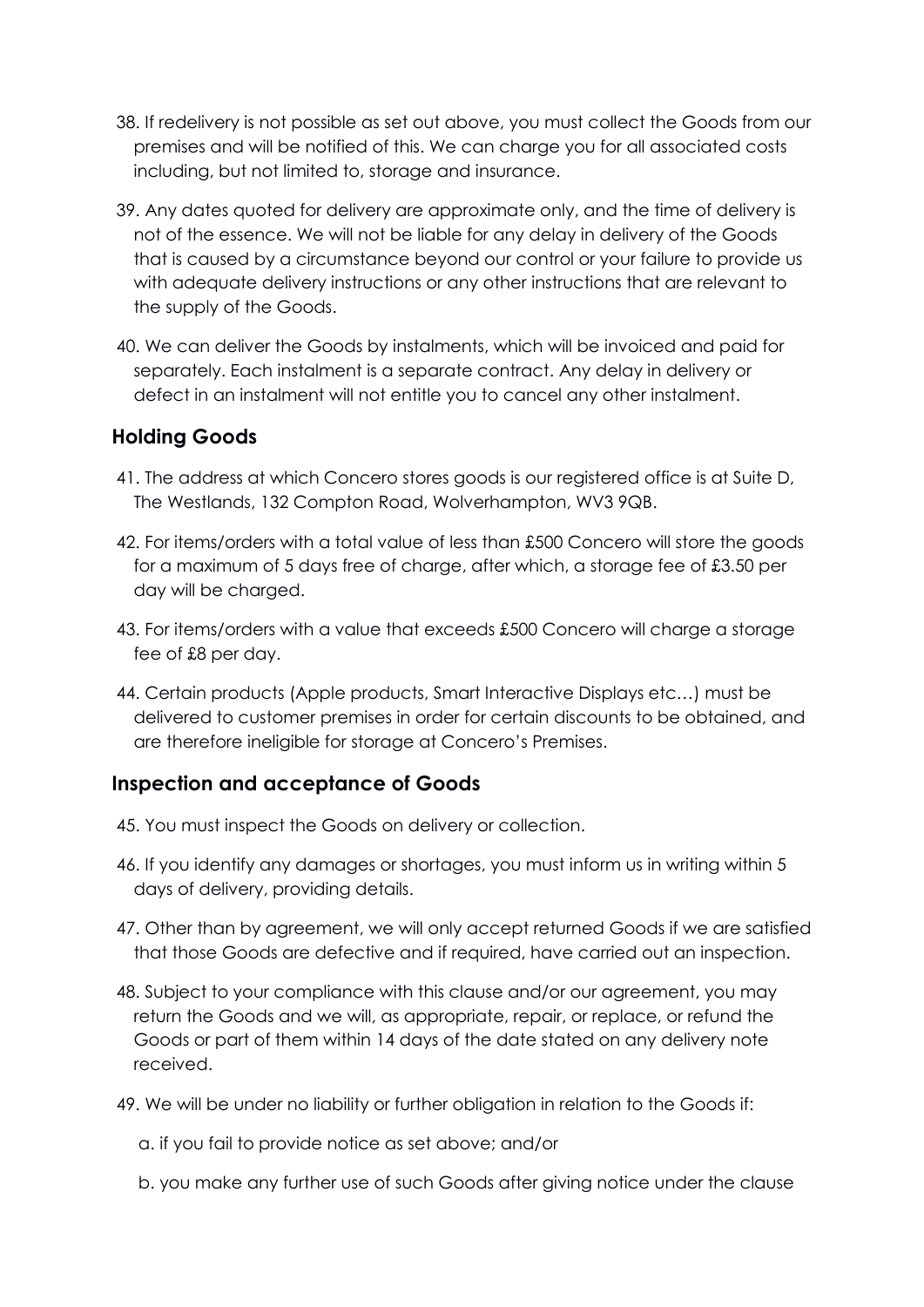above relating to damages and shortages; and/or

- c. the defect arises because you did not follow our oral or written instructions about the storage, commissioning, installation, use and maintenance of the Goods; and/or
- d. the defect arises from normal wear and tear of the Goods; and/or
- e. the defect arises from misuse or alteration of the Goods, negligence, wilful damage or any other act by you, your employees or agents or any third parties.
- 50. You bear the risk and cost of returning the Goods.
- 51. Acceptance of the Goods will be deemed to be upon inspection of them by you and in any event within 5 days after delivery.

#### **Installation**

- 52. As well as the terms and conditions contained within this agreement, projects or orders that contain a provision for the installation of goods may also have to adhere to bespoke terms outlined within an individual project document.
- 53. Goods procured by the customer externally to Concero may or may not require a project-level installation, of which Concero will decide at its sole discretion. This may or may not incur additional costs to the customer.
- 54. Concero reserves the right to refuse to install goods procured.

#### **Risk and title**

- 55. The risk in the Goods will pass to you on completion of delivery.
- 56. Title to the Goods will not pass to you until we have received payment in full (in cash or cleared funds) for: (a) the Goods and/or (b) any other goods or services that we have supplied to you in respect of which payment has become due.
- 57. Until title to the Goods has passed to you, you must (a) hold the Goods on a fiduciary basis as our bailee; and/or (b) store the goods separately and not remove, deface or obscure any identifying mark or packaging on or relating to the Goods; and/or (c) keep the Goods in satisfactory condition and keep them insured against all risks for their full price from the date of delivery.
- 58. As long as the Goods have not been resold, or irreversibly incorporated into another product, and without limiting any other right or remedy we may have, we can at any time ask you to deliver up the Goods and, if you fail to do so promptly, enter any of your premises or of any third party where the Goods are stored in order to recover them.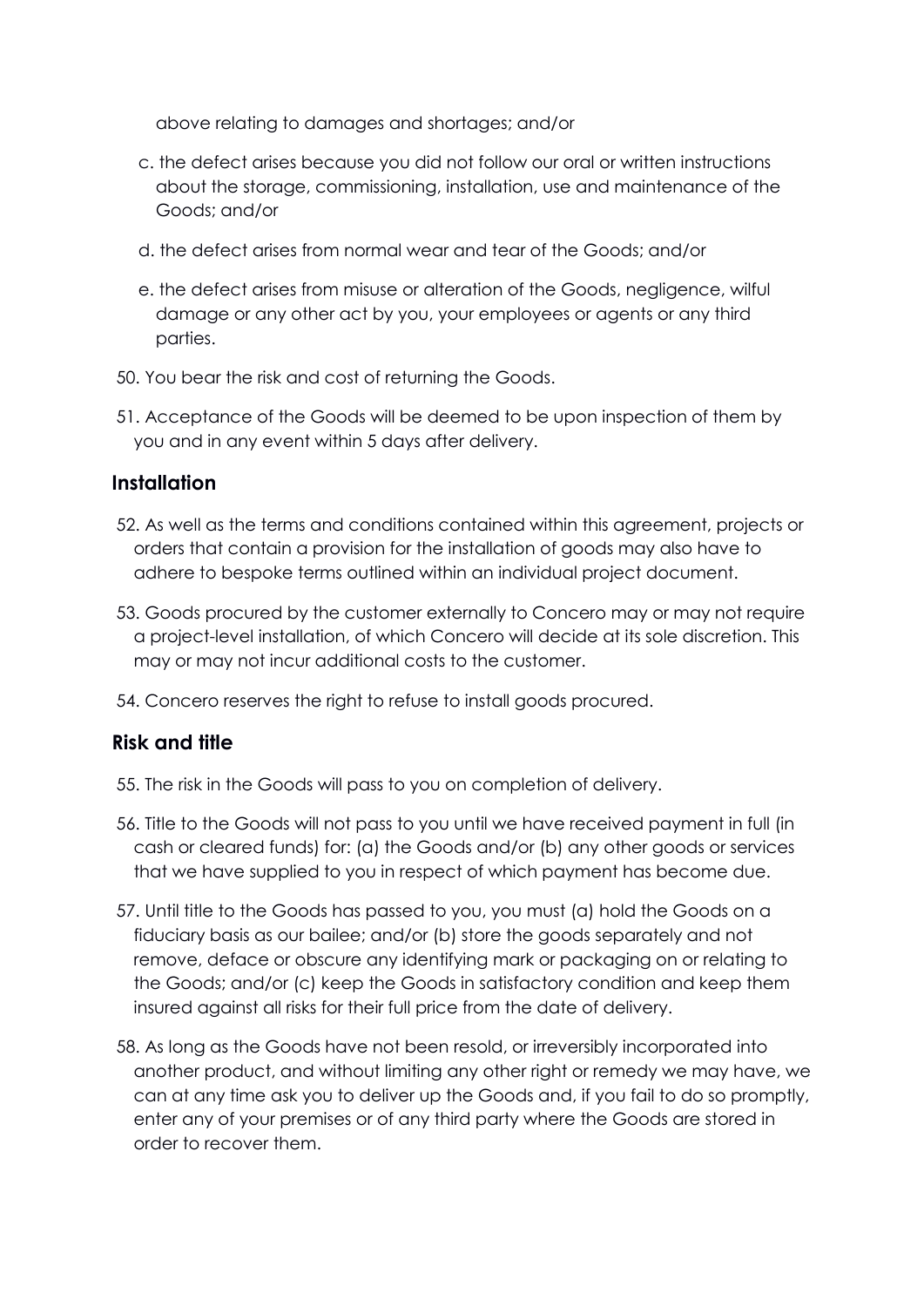## **Termination**

59. We can terminate the sale of Goods under the Contract where:

- a. you commit a material breach of your obligations under these Terms and Conditions;
- b. you are or become or, in our reasonable opinion, are about to become the subject of a bankruptcy order or take advantage of any other statutory provision for the relief of insolvent debtors;
- c. you enter into a voluntary arrangement under Part 1 of the Insolvency Act 1986, or any other scheme or arrangement is made with your creditors; or
- d. you convene any meeting of your creditors, enter into voluntary or compulsory liquidation, have a receiver, manager, administrator or administrative receiver appointed in respect of your assets or undertakings or any part thereof, any documents are filed with the court for the appointment of an administrator, notice of intention to appoint an administrator is given by you or any of your directors or by a qualifying floating charge holder (as defined in para. 14 of Schedule B1 of the Insolvency Act 1986), a resolution is passed or petition presented to any court for the winding up of your affairs or for the granting of an administration order, or any proceedings are commenced relating to your insolvency or possible insolvency.

## **Limitation of liability**

- 60. Our liability under the Contract, and in breach of statutory duty, and in tort, misrepresentation or otherwise will be limited to this clause.
- 61. Subject to the clauses above on **Inspection and Acceptance** and **Risk and Title**, all warranties, conditions or other terms implied by statute or common law (save for those implied by Section 12 of the Sale of Goods Act 1979) are excluded to the fullest extent permitted by law.
- 62. If we do not deliver the Goods, our liability is limited, subject to the clause below, to the costs and expenses incurred by you in obtaining replacement goods of similar description and quality in the cheapest market available, less the price of the Goods.
- 63. Our total liability will not, in any circumstances, exceed the total amount of the Price payable by you.
- 64. We will not be liable (whether caused by our employees, agents or otherwise) in connection with the Goods, for:

a. any indirect, special or consequential loss, damage, costs, or expenses; and/or

b. any loss of profits; loss of anticipated profits; loss of business; loss of data; loss of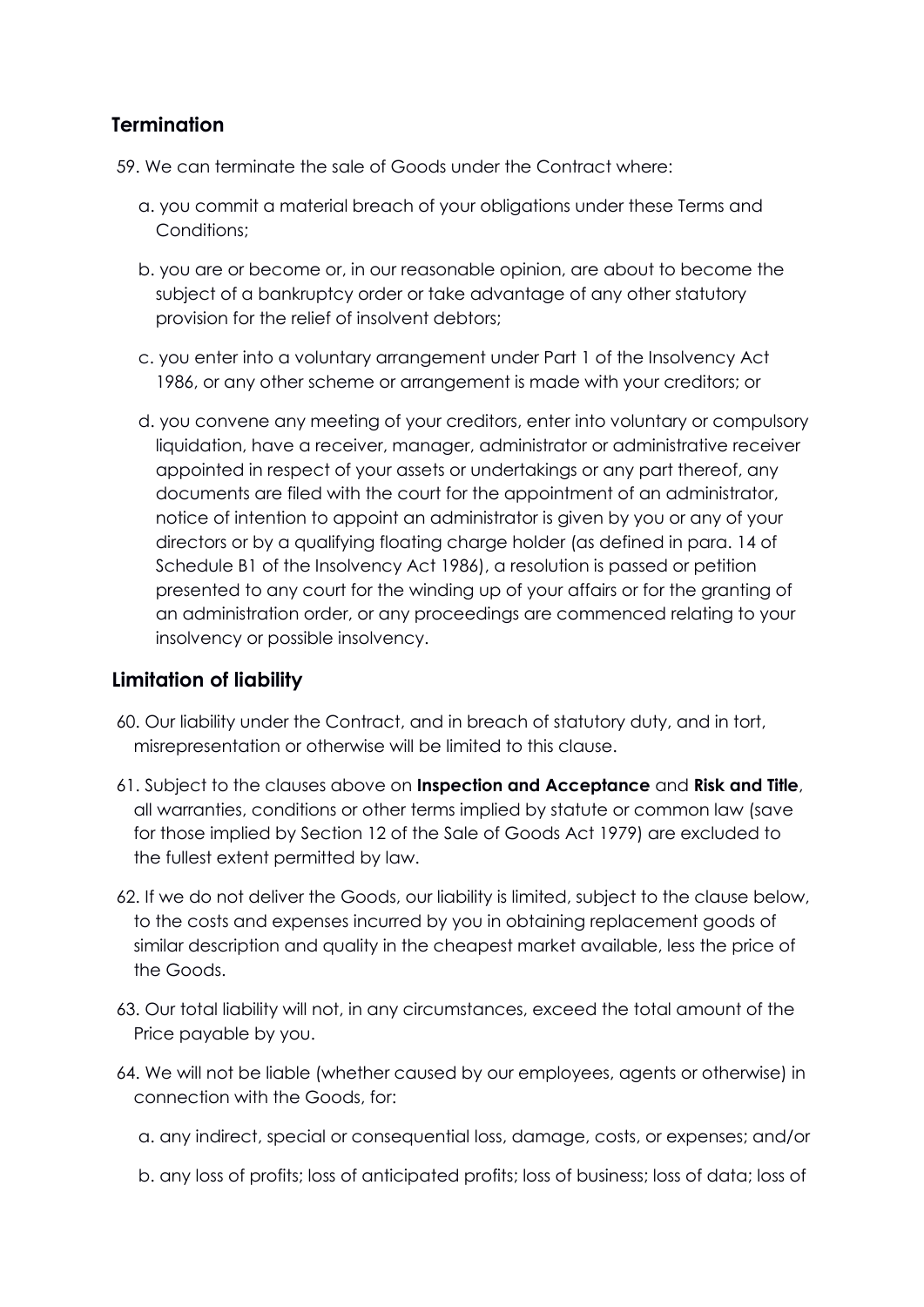reputation or goodwill; business interruption; or, other third party claims; and/or

- c. any failure to perform any of our obligations if such delay or failure is due to any cause beyond our reasonable control; and/or
- d. any losses caused directly or indirectly by any failure or breach by you in relation to your obligations; and/or
- e. any loss relating to the choice of the Goods and how they will meet your purpose or the use by you of the Goods supplied.
- 65. The exclusions of liability contained within this clause will not exclude or limit our liability for death or personal injury caused by our negligence; or for any matter for which it would be illegal for us to exclude or limit our liability; and for fraud or fraudulent misrepresentation.

## **Communications**

- 66. All notices under these Terms and Conditions must be in writing and signed by, or on behalf of, the party giving notice (or a duly authorised officer of that party).
- 67. Notices will be deemed to have been duly given:
	- a. when delivered, if delivered by courier or other messenger (including registered mail) during the normal business hours of the recipient;
	- b. when sent, if transmitted by fax or email and a successful transmission report or return receipt is generated;
	- c. on the fifth business day following mailing, if mailed by national ordinary mail; or
	- d. on the tenth business day following mailing, if mailed by airmail.
- 68. All notices under these Terms and Conditions must be addressed to the most recent address, email address or fax number notified to the other party.
- 69. Concero will send out the following documentation following any requests for a goods purchase: Quote, Sales Order Confirmation, Delivery Note, Invoice.

#### **Data protection**

- 70. When providing the Goods to the Buyer, the Seller may gain access to and/or acquire the ability to transfer, store or process personal data of employees of the Buyer.
- 71. The parties agree that where such processing of personal data takes place, the Buyer shall be 'data controller' and the Seller shall be the 'data processor' as defined in the General Data Protection Regulation (**GDPR**) as may be amended, extended and/or re-enacted from time to time.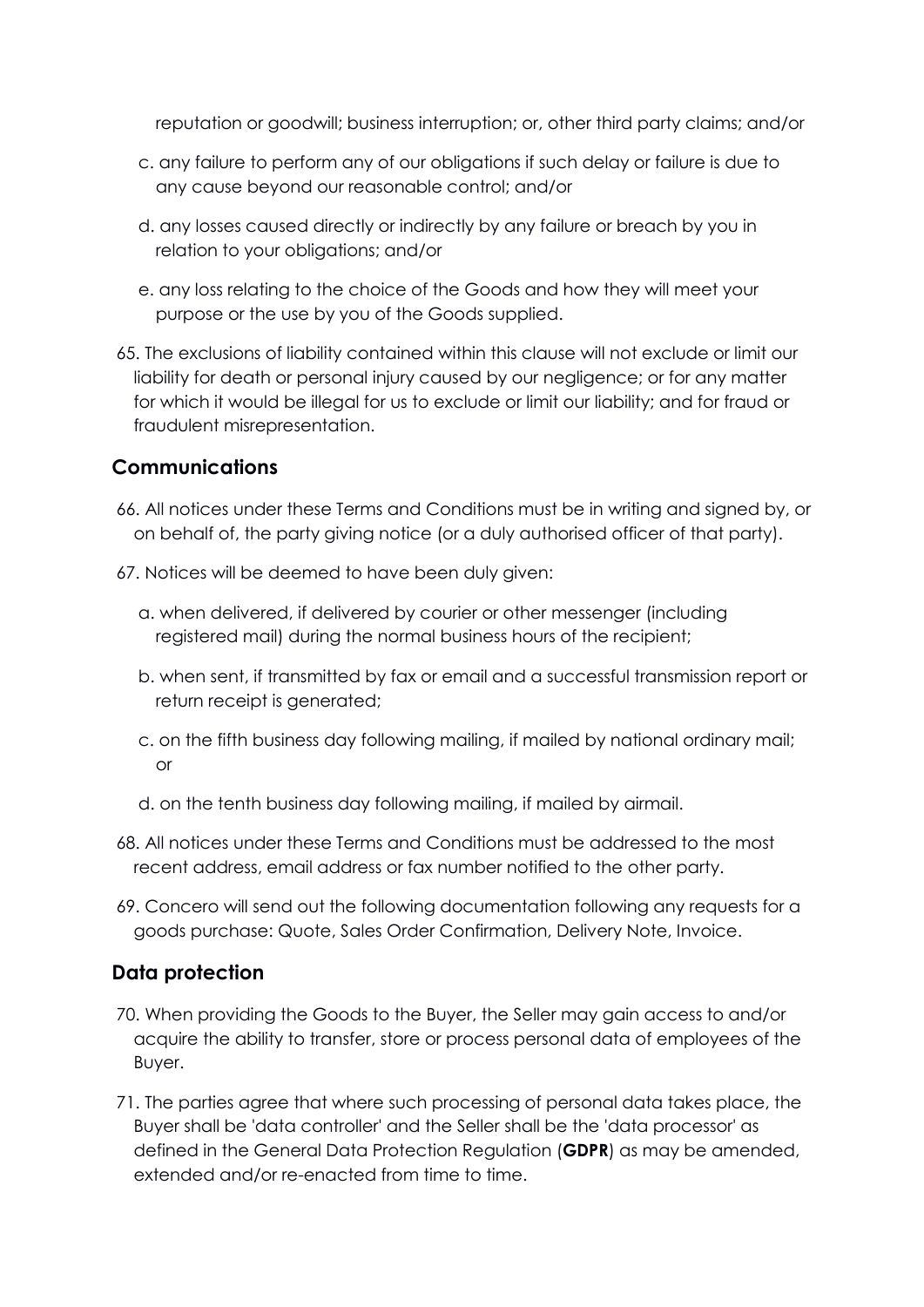- 72. For the avoidance of doubt, 'Personal Data', 'Processing', 'Data Controller', 'Data Processor' and 'Data Subject' shall have the same meaning as in the GDPR.
- 73. The Seller shall only Process Personal Data to the extent reasonably required to enable it to provide the Goods as mentioned in these terms and conditions or as requested by and agreed with the Buyer, shall not retain any Personal Data longer than necessary for the Processing and refrain from Processing any Personal Data for its own or for any third party's purposes.
- 74. The Seller shall not disclose Personal Data to any third parties other than employees, directors, agents, subcontractors or advisors on a strict "need-toknow" basis and only under the same (or more extensive) conditions as set out in these terms and conditions or to the extent required by applicable legislation and/or regulations.
- 75. The Seller shall implement and maintain technical and organisational security measures as are required to protect Personal Data Processed by the Seller on behalf of the Buyer. Further information about the Seller's approach to data protection are specified in its Data Protection Policy, which can be found on our website. For any enquiries or complaints regarding data privacy, you can contact company operations manager at the following e-mail address: accounts@concerouk.com.

# **Circumstances beyond the control of either party**

76. Neither party shall be liable for any failure or delay in performing their obligations where such failure or delay results from any cause that is beyond the reasonable control of that party. Such causes include, but are not limited to: power failure, internet service provider failure, industrial action, civil unrest, fire, flood, storms, earthquakes, acts of terrorism, acts of war, governmental action or any other event that is beyond the control of the party in question.

## **No Waiver**

77. No waiver by us of any breach of these Terms and Conditions by you shall be considered as a waiver of any subsequent breach of the same or any other provision.

## **Severance**

78. If one or more of these Terms and Conditions is found to be unlawful, invalid or otherwise unenforceable, that / those provisions shall be deemed severed from the remainder of these Terms and Conditions (which will remain valid and enforceable).

# **Law and jurisdiction**

79. This Agreement shall be governed by and interpreted according to the law of